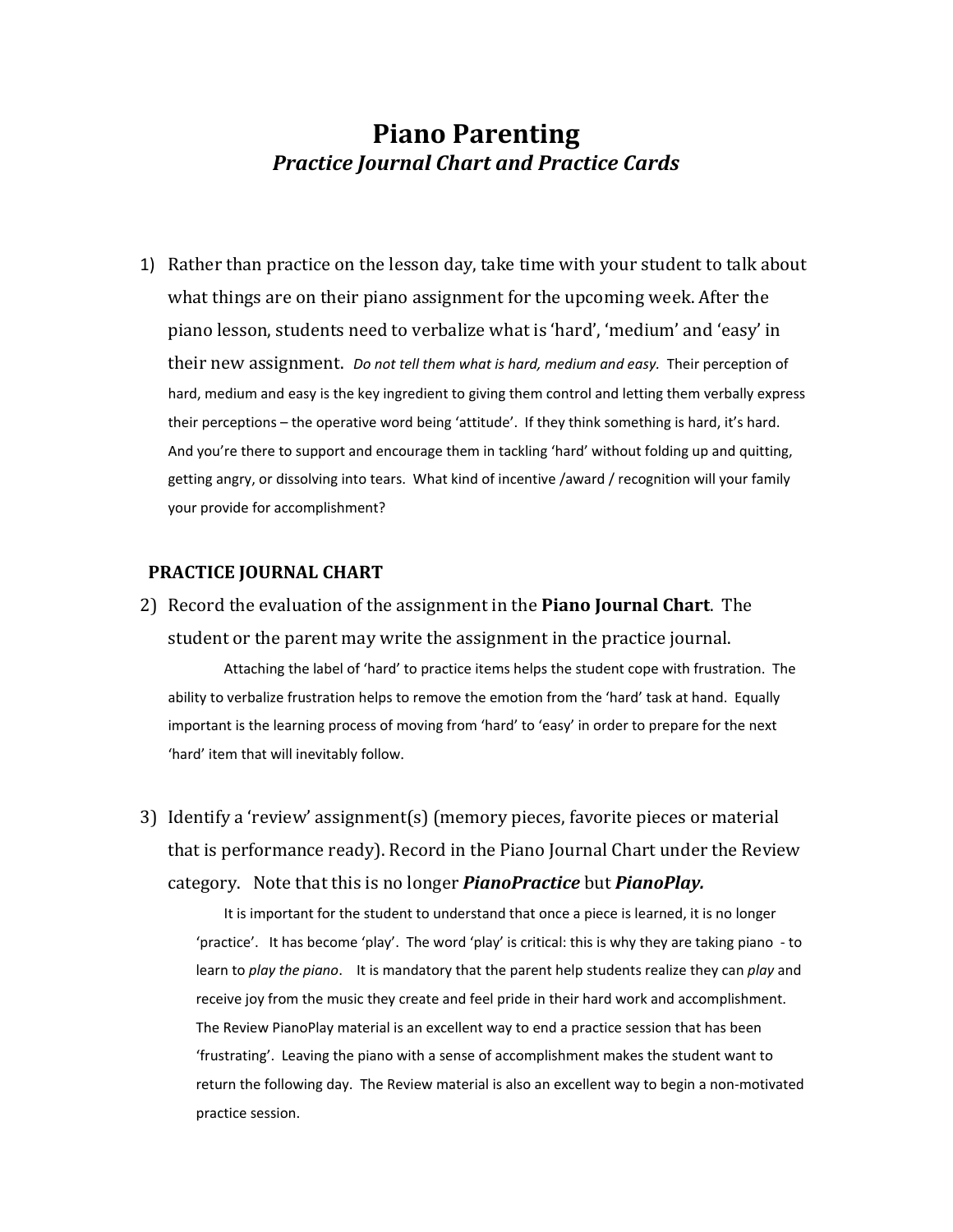- 4) The student checks each item on the Practice Journal page when it's practiced.
- 5) Students select from each category when they practice. However, at least one 'hard' item per practice session must be practiced until the piece (or measures) sounds better. The weekly goal is to move the 'hard' items into the 'medium' and 'easy' categories.

## **PRACTICE CARDS**

- 6) Four colors of note cards for the four categories in the Practice Journal: a) Hard, b) Medium, c) Easy, and d) Review.
	- a) Student chooses colors for the four categories.
	- b) Student (or parent) records the items from the weekly assignment on the correct card color (instead of in the Practice Journal). Student and parent discuss the assignment on the lesson day and 'organize' the weekly lesson plan and goals/items to accomplish during the week by writing the items on the cards. Piano practice is a weekly 'long-term project' of multiple items 1) that cannot be accomplished at the last minute and 2) that build on each other. This provides an opportunity for the parent to help the student learn organizational skills and time management. Unlike a homework page, the piano lesson provides multiple tasks to accomplish over a period of time. Students who not have homework from school are at a complete loss as how to do homework much less organize several different elements into a structured practice session. And a parent continually telling them what to do when is a time‐bomb ready to explode. How to help your child 'own' their accomplishment without your continual need to 'tell' them what to do?
	- c) How to give the student the 'illusion' of control. Rather than the parent telling the child what to practice, the student makes a game out of choosing practice elements. Each practice session, all cards are placed face down on the floor, or in a bowl, or in the parents hand like a card game. The student must choose one (or two, or three) of